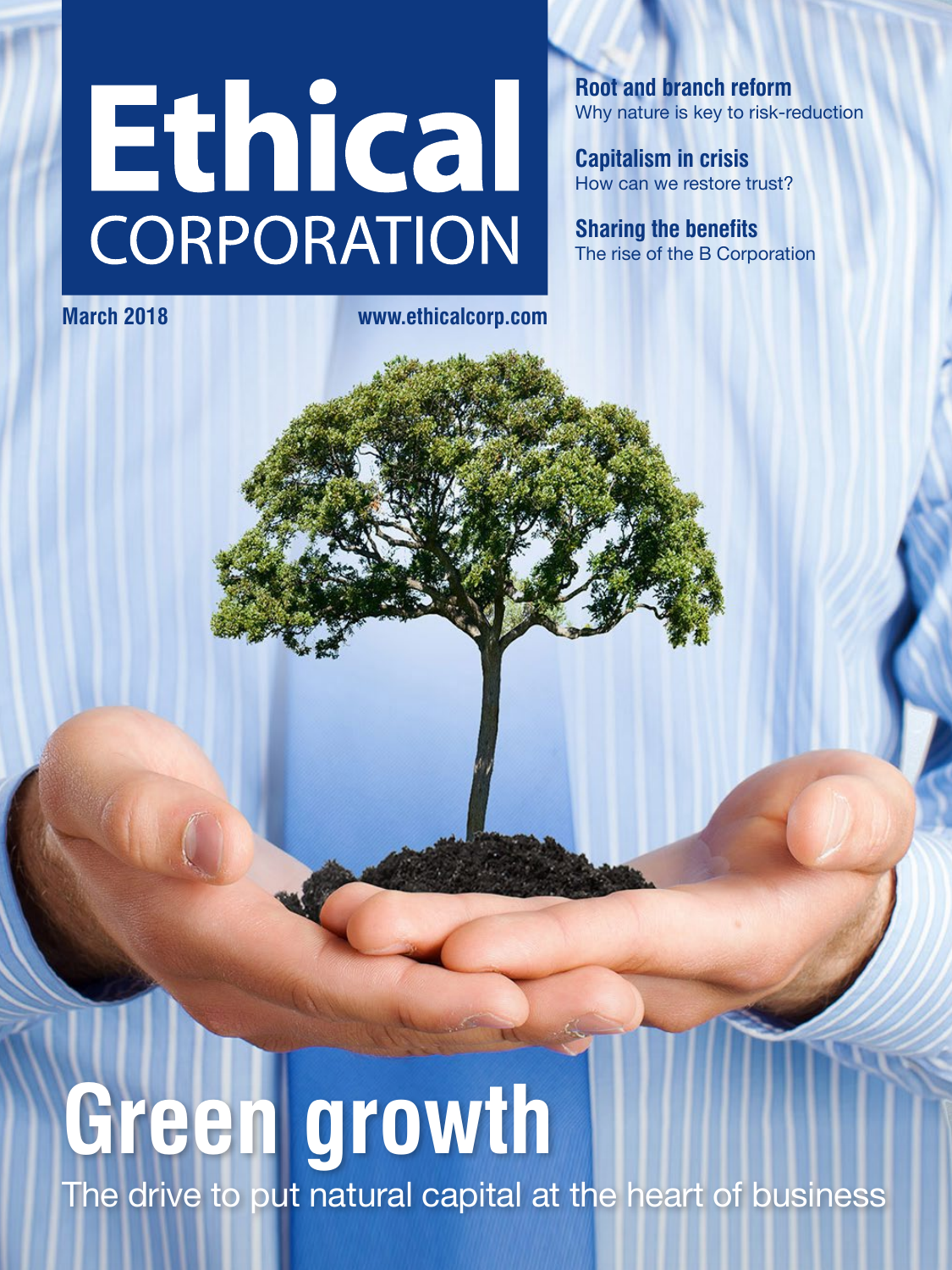

Natural capital gains ground

#### **3 [From the editor](#page-0-0)**

#### **Natural capital briefing**

- **6 Accounting for change** [The drive to put a dollar figure on nature](#page-0-0)
- **11 Nestlé** [Partnering to make a business case](#page-0-0)
- **13 AkzoNobel**

[Assessing impact across four capitals](#page-0-0)

**15 Kering**

[Environmental profit and loss pioneer](#page-0-0)

**17 Yorkshire Water** [Flood protection through trees](#page-0-0)

#### **19 Earth Genome**

[Zeroing in on water scarcity](#page-0-0)

- **20 Birmingham** [Planning a liveable city](#page-0-0)
- **22 Restoration economy** [The growth opportunity in trees](#page-2-0)

#### **Future of capitalism briefing**

- **28 Fresh thinking** [A UK search for new business models](#page-0-0)
- **31 Voices of business** [The tyranny of quarterly results](#page-0-0)
- **[36 Sharing the benefits](#page-0-0)** The rise of the B Corporation
- **41 Good jobs** [Building an inclusive Britain](#page-0-0)
- **45 Bridging the gap** [Accounting for long-term value](#page-0-0)

#### **[50 On the web](#page-0-0)**

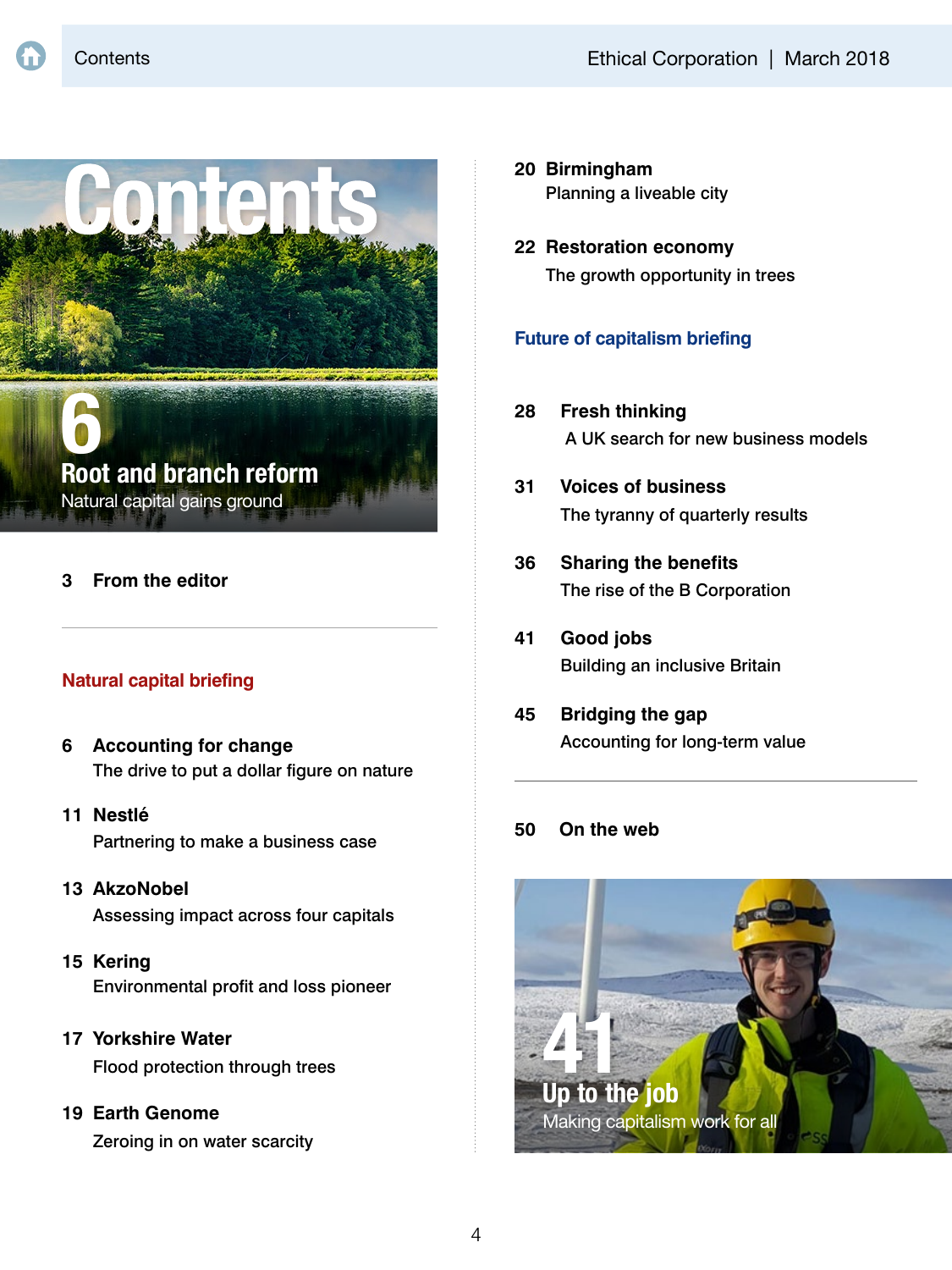<span id="page-2-0"></span>

UWE BERGWITZ/SHUTTERSTOCK

### **The restoration economy: why trees are the next growth opportunity**

**Angeli Mehta reports on private-sector efforts to replenish natural capital by rehabilitating degraded land**

The restoration of natural capital is known as the restoration economy and it is growing fast, according to research by the World Resources Institute and The Nature Conservancy, which suggests investors searching for the next growth opportunity could find it in trees. Over 25% of the world's land area has been degraded over the past 50 years – a loss that costs us over [\\$6.3trn a year](https://www.wri.org/sites/default/files/roots-of-prosperity.pdf).

Restoration projects [employed 126,000 Americans in 2014](http://journals.plos.org/plosone/article?id=10.1371/journal.pone.0128339#sec001), almost 60% more than were employed in coal mining. A 2015 study estimated that the US restoration economy generated \$9.5bn in annual economic output.

One young company featured in the [WRI report](http://www.wri.org/publication/business-of-planting-trees) is Chicago-based [EcoPlanet](http://www.ecoplanetbamboo.com)  [Bamboo](http://www.ecoplanetbamboo.com). It aims to take the pressure off natural forests by developing select species of bamboo that will provide a source of timber and fibre for various industries. It also has a wider social purpose to create natural capital projects that will be accessible to smallholders.

In Nicaragua, EcoPlanet Bamboo is planting bamboo on degraded land that was once rainforest – destroyed to make way for agriculture, then cattle. A pulping facility will begin operations next year, to make tissue and toilet paper. This will cut the country's reliance on imports. After the first year of operations, the business in Nicaragua will be self-sustaining, suggests co-founder Camille Rebelo.

*Restoration projects employed 126,000 Americans in 2014, almost 60% more than were employed in coal mining*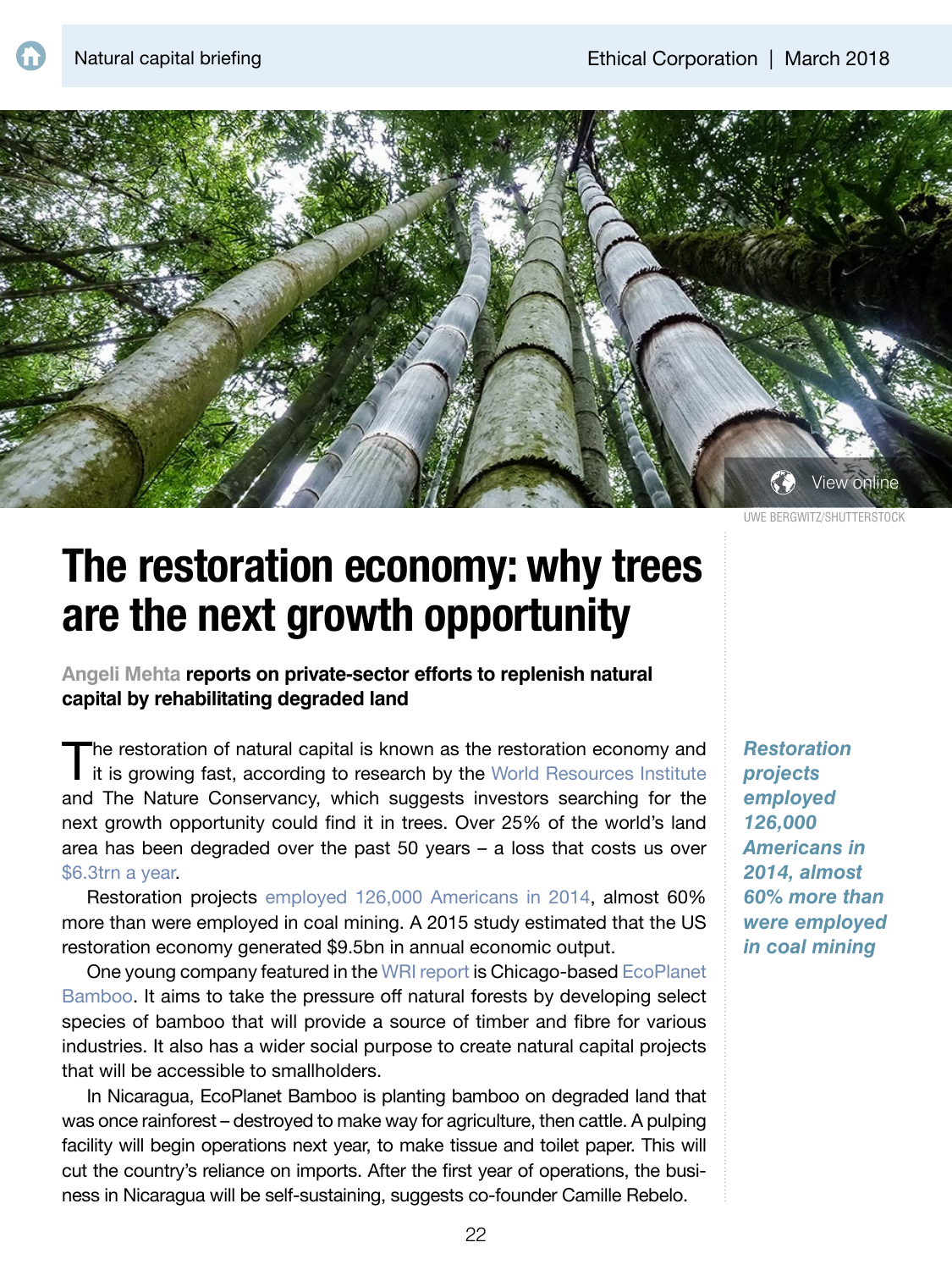She says EcoPlanet Bamboo is creating permanent jobs for communities: "These are multi-generational projects … In Nicaragua that [means it is creating jobs for] 90-120 years if managed correctly."

"Bamboo is diferent to a forestry crop, where you get lots of jobs in the frst couple of years, but low levels of employment until you chop," says Rebelo. In contrast, "bamboo needs a lot of management in the first five to six years so employment is high on the field level ... then onto manufacturing".

EcoPlanet Bamboo is also piloting a closed-loop biorefinery to make moulded pulp for disposable containers to replace plastics and styrofoam. An agreement with [Mantis](https://www.mantiscollection.com) hotels group means it will move its luxury hotels away from single-use plastics when EcoPlanet's production is up and running.

*'Bamboo is different to a forestry crop, where you get lots of jobs in the first couple of years, but low levels of employment until you chop'*



A quarter of the world's land area has been degraded over the past 50 years